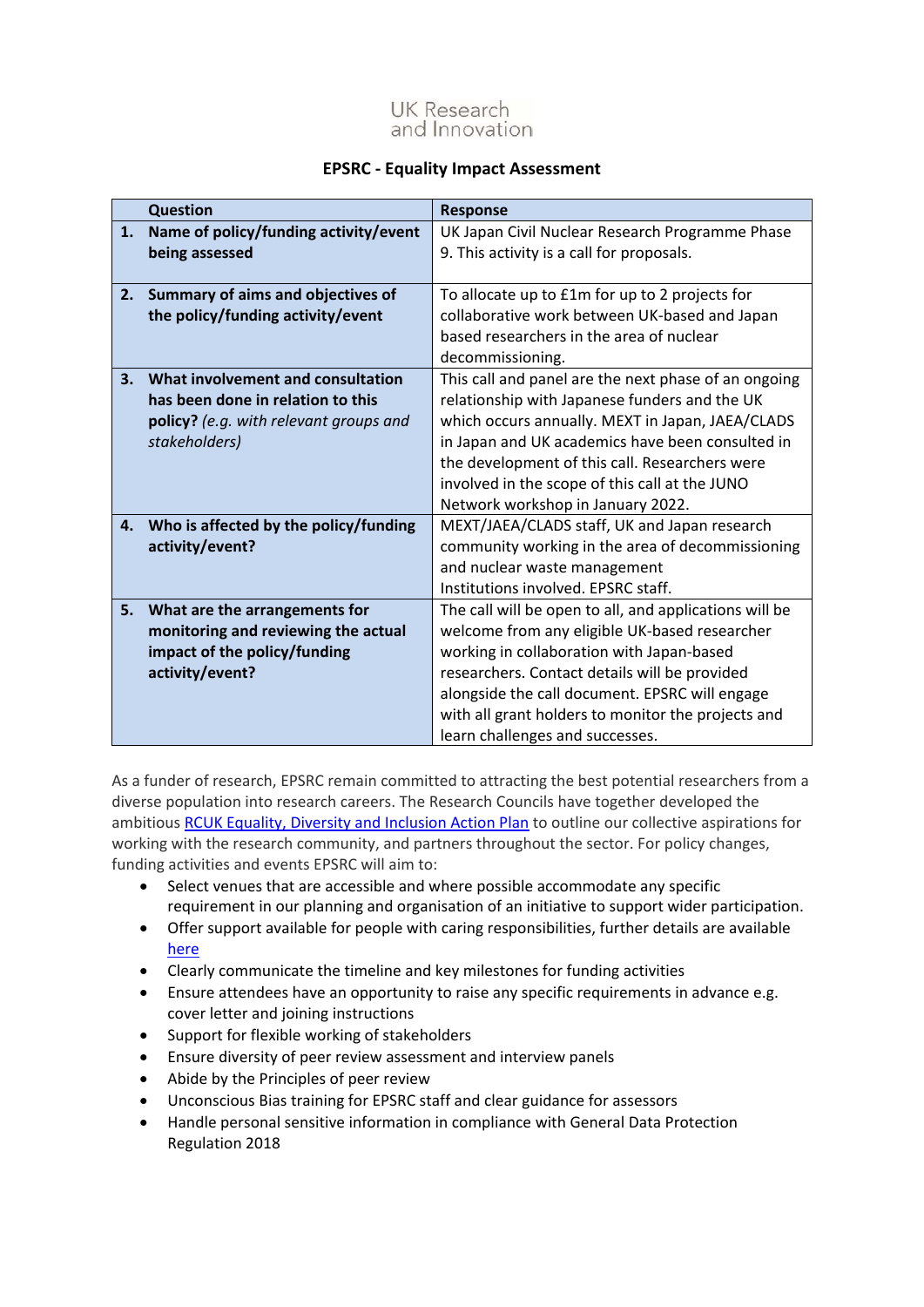| <b>Protected</b><br><b>Characteristic Group</b> | Is there a potential<br>for positive or<br>negative impact? | Please explain and<br>give examples of any<br>evidence/data used                    | <b>Action to address</b><br>negative impact (e.g.<br>adjustment to the<br>policy)                                                                                                                                                                                                                                                                                    |
|-------------------------------------------------|-------------------------------------------------------------|-------------------------------------------------------------------------------------|----------------------------------------------------------------------------------------------------------------------------------------------------------------------------------------------------------------------------------------------------------------------------------------------------------------------------------------------------------------------|
| <b>Disability</b>                               | None identified                                             |                                                                                     | Applicants are not<br>asked to disclose<br>whether they have a<br>disability. Standard<br>EPSRC policies will be<br>followed.                                                                                                                                                                                                                                        |
| <b>Gender reassignment</b>                      | None identified                                             |                                                                                     | Applicants are not<br>asked to disclose<br>whether they have<br>undergone gender<br>reassignment.                                                                                                                                                                                                                                                                    |
| <b>Marriage or civil</b><br>partnership         | None identified                                             |                                                                                     | Applicants are not<br>asked to disclose their<br>marital status.<br><b>Standard EPSRC</b><br>policies will be<br>followed.                                                                                                                                                                                                                                           |
| <b>Pregnancy and</b><br>maternity               | Potentially negative                                        | A researcher on<br>parental leave during<br>the open call maybe<br>unable to apply. | Timetable of key dates<br>will be made available<br>to applicants and<br>panellists in advance<br>as early possible.<br><b>EPSRC</b> policies for<br>offering support to<br>those with caring<br>responsibilities will be<br>followed and panel<br>members and<br>applicants will be<br>made aware of these.<br>Applicants are not<br>asked to disclose<br>pregnancy |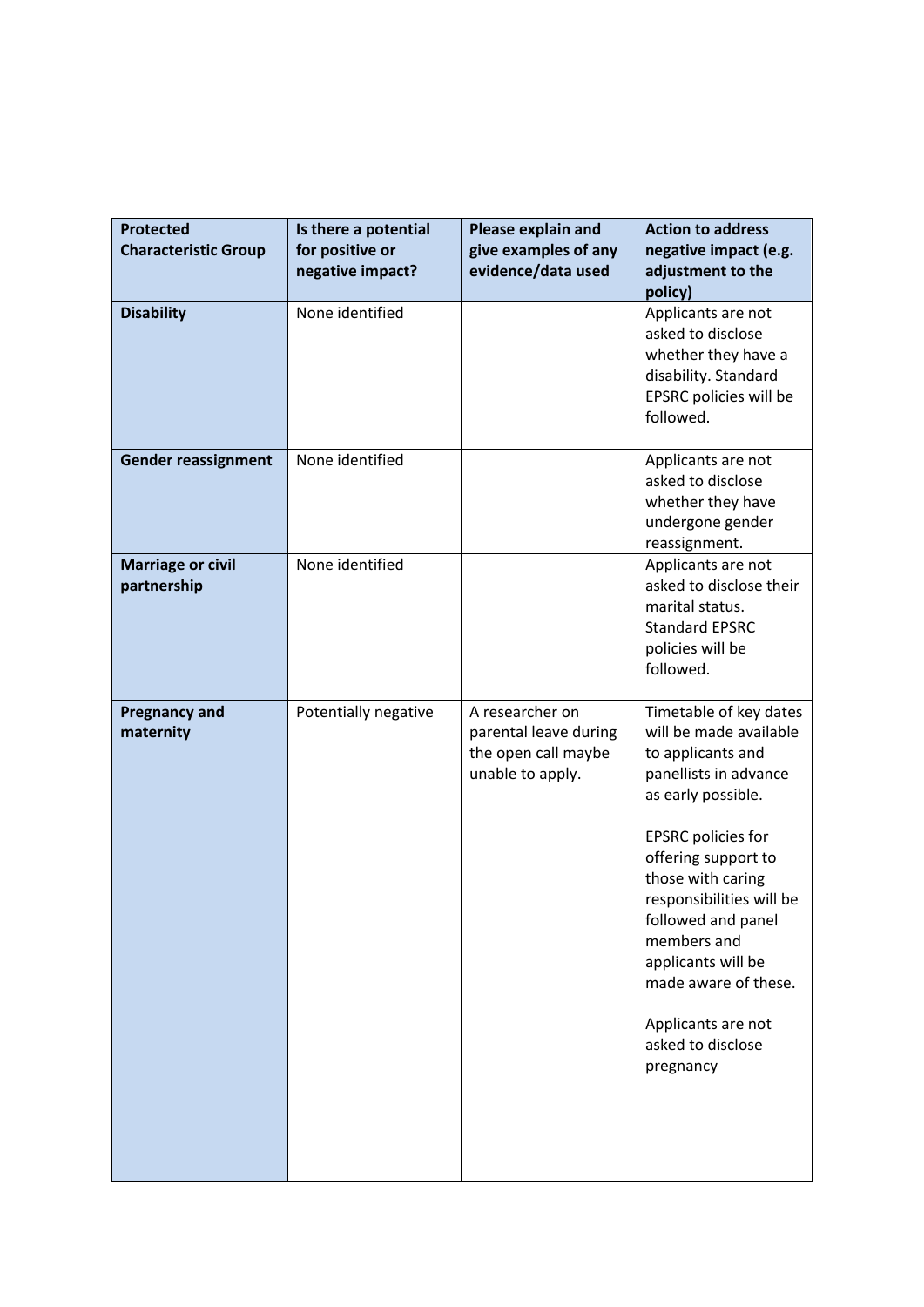|                           |                      | Unconscious bias on<br>the part of panel<br>members may<br>disadvantage<br>pregnant people, if<br>this status is known to<br>the panel.                                                                                                                                                                                                             |                                                                                                                                                                                        |
|---------------------------|----------------------|-----------------------------------------------------------------------------------------------------------------------------------------------------------------------------------------------------------------------------------------------------------------------------------------------------------------------------------------------------|----------------------------------------------------------------------------------------------------------------------------------------------------------------------------------------|
| Race                      | Potentially negative | Unconscious bias on<br>the part of panel<br>members may<br>disadvantage<br>individuals of specific<br>race, if this is known<br>to the panel.                                                                                                                                                                                                       | Applicants are not<br>asked to disclose their<br>ethnicities                                                                                                                           |
| <b>Religion or belief</b> | Potentially negative | Key dates (open call<br>closing, interview)<br>coinciding with<br>specific religious<br>festivals/ events could<br>disadvantage specific<br>religious groups.<br>Unconscious bias on<br>the part of panel<br>members may<br>disadvantage specific<br>religious groups, if<br>applicants' religious<br>affiliation/ belief is<br>known to the panel. | Key dates will be<br>checked and chosen<br>to avoid clashes with<br>major religious events<br>wherever possible.<br>Applicants are not<br>asked to disclose their<br>religious beliefs |
| <b>Sexual orientation</b> | Potentially negative | Unconscious bias on<br>the part of panel<br>members may<br>disadvantage<br>individuals of specific<br>sexual orientations, if<br>this is known to the<br>panel.                                                                                                                                                                                     | Applicants are not<br>asked to disclose their<br>sexual orientation.<br><b>Standard EPSRC</b><br>policies will be<br>followed.                                                         |
| Sex (gender)              | Potentially negative | Unconscious bias on<br>Applicants are not<br>asked to disclose their<br>the part of panel<br>members may<br>gender. Standard<br>disadvantage<br>EPSRC policies will be<br>followed.<br>applicants on the basis<br>of gender.<br>In line with EPSRC<br>policies, the<br>assessment panel will<br>be mixed gender.                                    |                                                                                                                                                                                        |
| Age                       | Potentially negative | Unconscious bias on<br>the part of panel                                                                                                                                                                                                                                                                                                            | Applicants are not<br>asked to disclose their                                                                                                                                          |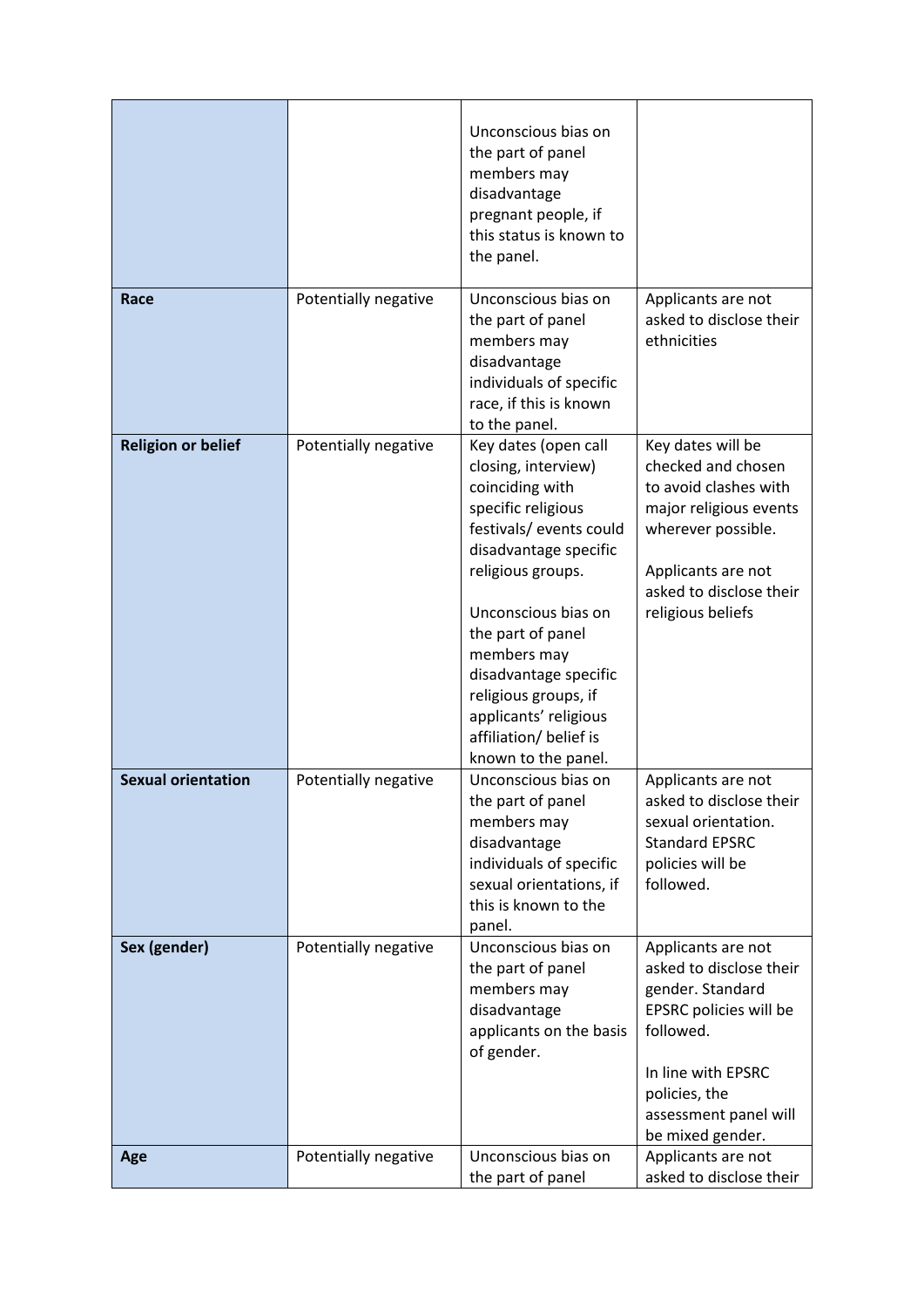|                           |                  | members may          | age. Standard EPSRC    |
|---------------------------|------------------|----------------------|------------------------|
|                           |                  | disadvantage         | policies will be       |
|                           |                  | applicants from      | followed.              |
|                           |                  | specific age groups. |                        |
|                           |                  |                      | Unconscious bias       |
|                           |                  |                      | briefing will be given |
|                           |                  |                      | as part of the panel   |
|                           |                  |                      | guidance and panel     |
|                           |                  |                      | presentation.          |
|                           |                  |                      | EPSRC presence at      |
|                           |                  |                      |                        |
|                           |                  |                      | assessment meetings    |
|                           |                  |                      | and during interviews  |
|                           |                  |                      | acts as an additional  |
|                           |                  |                      | assurance to help      |
|                           |                  |                      | ensure unbiased        |
|                           |                  |                      | assessment.            |
| <b>Additional aspects</b> |                  |                      |                        |
| (not covered by a         | None identified. |                      |                        |
| protected                 |                  |                      |                        |
| characteristic)           |                  |                      |                        |
|                           |                  |                      |                        |